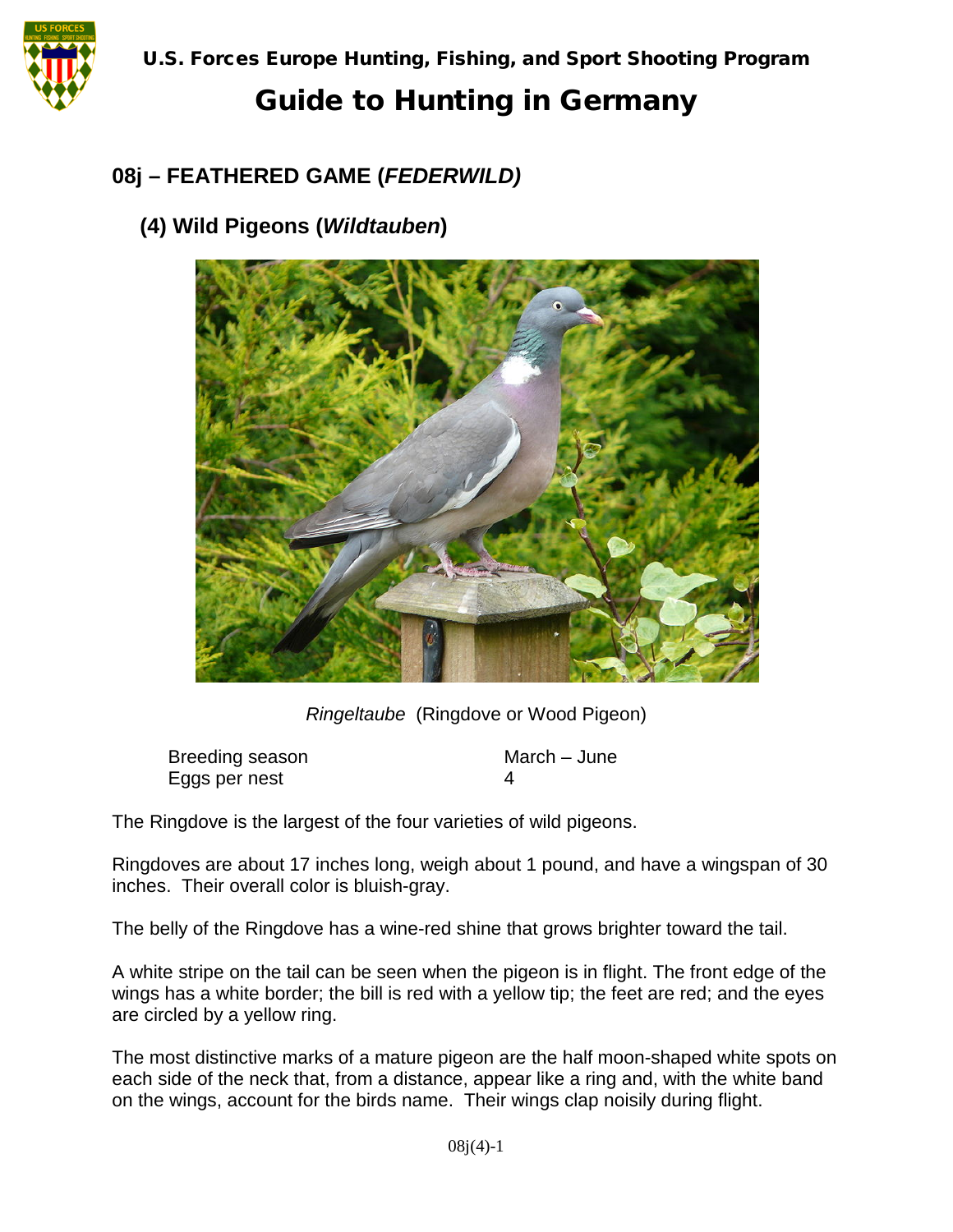



*Hohltaube* (Stock Dove)

The Stock Dove is considerably smaller than the Ringdove. The Stock Dove has a bluish color with a dark ring around the eyes.

The name comes from their behavior of making their nest in a hollow tree.

There is **no open season in Germany** for the Stock Dove.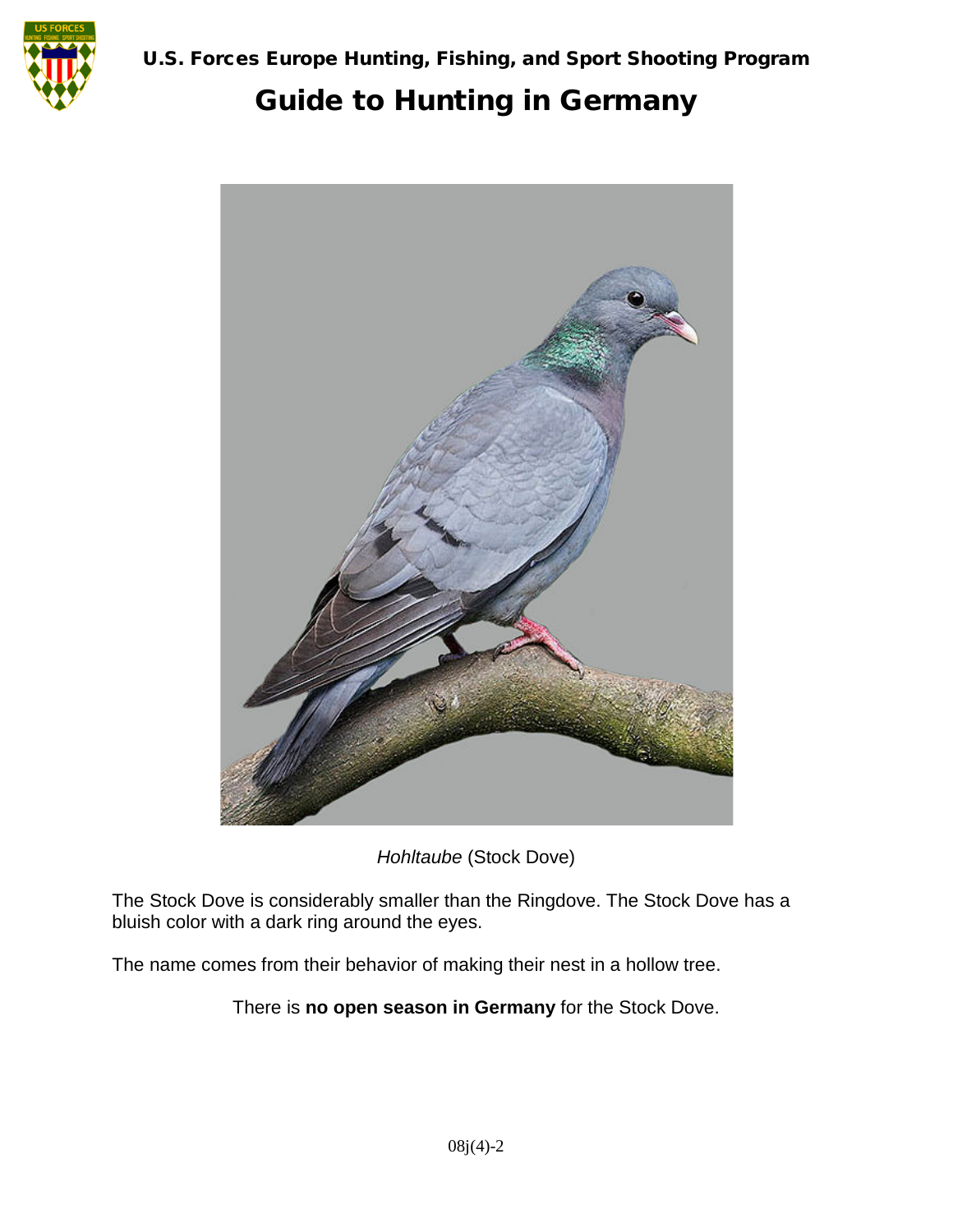



*Turteltaube* (Turtle Dove)

The Turtle dove is the smallest wild pigeon in Germany. A Turtle Dove's predominant color is reddish-brown.

The name comes from the bird's call, which sounds like the word turtle.

There is **no open season in Germany** for the Turtle Dove.